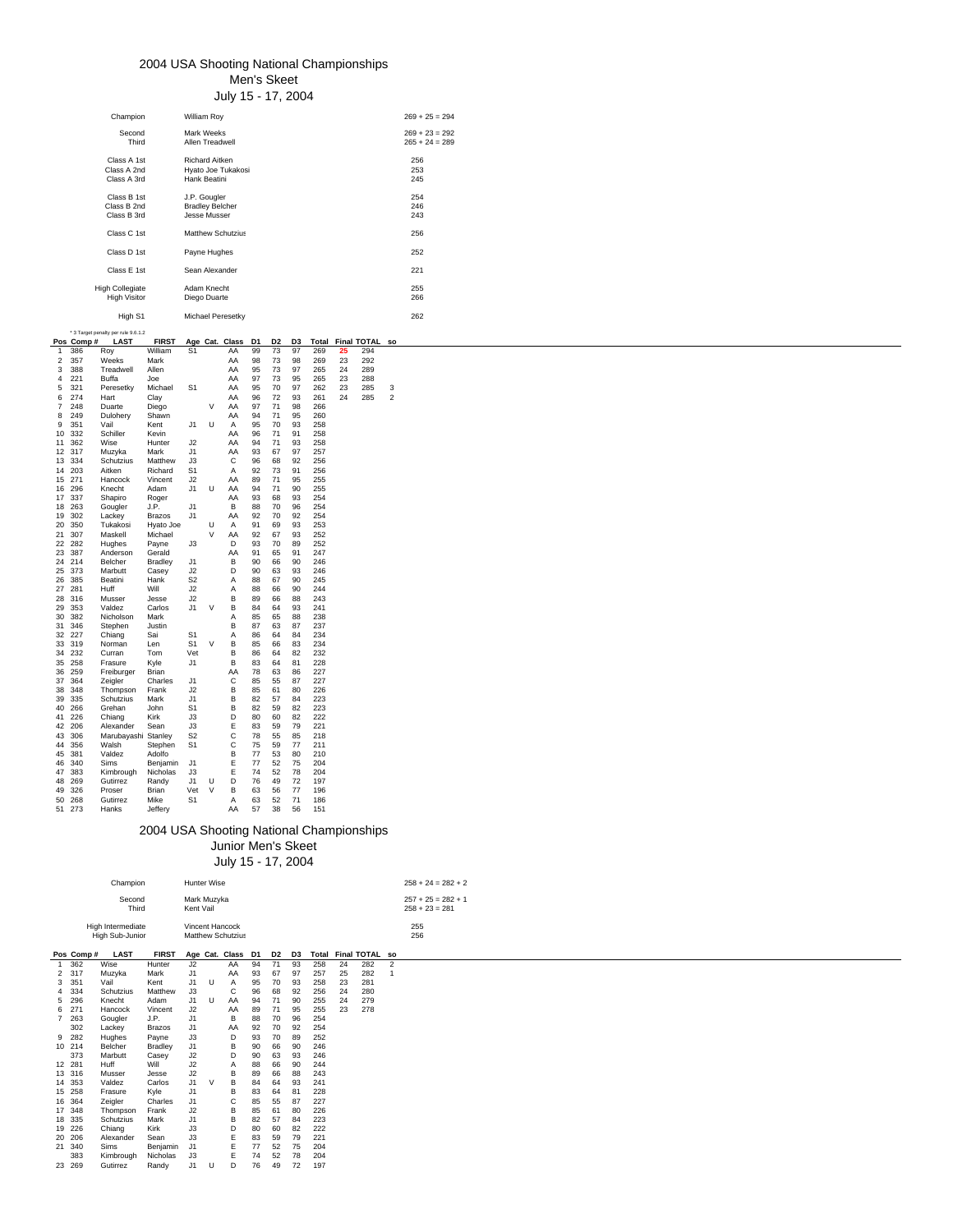# 2004 USA Shooting National Championships

Women's Skeet July 15 - 17, 2004

| $261 + 24 = 285$<br><b>Brandie Neal</b><br>Champion<br>Connie Smotek<br>$261 + 23 = 284$<br>Second<br>Third<br>Haley Dunn<br>$261 + 20 = 281$<br>Class A 1st<br>Linda Ferrence<br>245<br>Lori Wickman<br>Class D 1st<br>181<br>* 3 Target penalty per rule 9.6.1.2<br><b>Total Final TOTAL</b><br><b>LAST</b><br><b>FIRST</b><br>Age Cat. Class D1<br>D <sub>2</sub><br>D <sub>3</sub><br>Pos Comp#<br>W<br>73<br>97<br>261<br>318<br>91<br>24<br>285<br>Neal<br><b>Brandie</b><br>Α<br>W<br>72<br>345<br>93<br>96<br>261<br>23<br>284<br>Smotek<br>Connie<br>$\overline{2}$<br>А<br>J1<br>W<br>Haley<br>98<br>71<br>250<br>92<br>261<br>20<br>281<br>Dunn<br>A<br>3<br>W<br>66<br>4 257<br>Linda<br>89<br>90<br>245<br>22<br>267<br>Ferrence<br>A<br>5 225<br>Alexander J2<br>W<br>80<br>65<br>226<br>22<br>D<br>81<br>248<br>Chiang<br>E<br>J2<br>W<br>84<br>15<br>6 217<br>Emily<br>60<br>82<br>226<br>Blount<br>241<br>61<br>49<br>7 359<br>Wickman<br>W<br>D<br>71<br>181<br>Lori<br>2004 USA Shooting National Championships<br>Junior Women's Skeet<br>July 15 - 17, 2004<br>Haley Dunn<br>Champion<br>261<br>226<br>Second<br><b>Emily Blount</b><br>Third<br>226<br>Alexander Chiang<br>* 3 Target penalty per rule 9.6.1.2<br><b>LAST</b><br><b>FIRST</b><br>Age Cat. Class D1<br><b>Total</b><br>Pos Comp#<br>D2<br>D3<br>71<br>W<br>98<br>92<br>250<br>Haley<br>J1<br>261<br>Dunn<br>A<br>J2<br>W<br>2 217<br>Emily<br>$\mathsf E$<br>Blount<br>84<br>60<br>82<br>226<br>J2<br>W<br>3 225<br>65<br>Chiang<br>D<br>80<br>81<br>226<br>Alexander |  |  |  |  |  |  |  |  |  |  |  |  |
|------------------------------------------------------------------------------------------------------------------------------------------------------------------------------------------------------------------------------------------------------------------------------------------------------------------------------------------------------------------------------------------------------------------------------------------------------------------------------------------------------------------------------------------------------------------------------------------------------------------------------------------------------------------------------------------------------------------------------------------------------------------------------------------------------------------------------------------------------------------------------------------------------------------------------------------------------------------------------------------------------------------------------------------------------------------------------------------------------------------------------------------------------------------------------------------------------------------------------------------------------------------------------------------------------------------------------------------------------------------------------------------------------------------------------------------------------------------------------------------------------------------------------------------------------------|--|--|--|--|--|--|--|--|--|--|--|--|
|                                                                                                                                                                                                                                                                                                                                                                                                                                                                                                                                                                                                                                                                                                                                                                                                                                                                                                                                                                                                                                                                                                                                                                                                                                                                                                                                                                                                                                                                                                                                                            |  |  |  |  |  |  |  |  |  |  |  |  |
|                                                                                                                                                                                                                                                                                                                                                                                                                                                                                                                                                                                                                                                                                                                                                                                                                                                                                                                                                                                                                                                                                                                                                                                                                                                                                                                                                                                                                                                                                                                                                            |  |  |  |  |  |  |  |  |  |  |  |  |
|                                                                                                                                                                                                                                                                                                                                                                                                                                                                                                                                                                                                                                                                                                                                                                                                                                                                                                                                                                                                                                                                                                                                                                                                                                                                                                                                                                                                                                                                                                                                                            |  |  |  |  |  |  |  |  |  |  |  |  |
|                                                                                                                                                                                                                                                                                                                                                                                                                                                                                                                                                                                                                                                                                                                                                                                                                                                                                                                                                                                                                                                                                                                                                                                                                                                                                                                                                                                                                                                                                                                                                            |  |  |  |  |  |  |  |  |  |  |  |  |
|                                                                                                                                                                                                                                                                                                                                                                                                                                                                                                                                                                                                                                                                                                                                                                                                                                                                                                                                                                                                                                                                                                                                                                                                                                                                                                                                                                                                                                                                                                                                                            |  |  |  |  |  |  |  |  |  |  |  |  |
|                                                                                                                                                                                                                                                                                                                                                                                                                                                                                                                                                                                                                                                                                                                                                                                                                                                                                                                                                                                                                                                                                                                                                                                                                                                                                                                                                                                                                                                                                                                                                            |  |  |  |  |  |  |  |  |  |  |  |  |
|                                                                                                                                                                                                                                                                                                                                                                                                                                                                                                                                                                                                                                                                                                                                                                                                                                                                                                                                                                                                                                                                                                                                                                                                                                                                                                                                                                                                                                                                                                                                                            |  |  |  |  |  |  |  |  |  |  |  |  |
|                                                                                                                                                                                                                                                                                                                                                                                                                                                                                                                                                                                                                                                                                                                                                                                                                                                                                                                                                                                                                                                                                                                                                                                                                                                                                                                                                                                                                                                                                                                                                            |  |  |  |  |  |  |  |  |  |  |  |  |
|                                                                                                                                                                                                                                                                                                                                                                                                                                                                                                                                                                                                                                                                                                                                                                                                                                                                                                                                                                                                                                                                                                                                                                                                                                                                                                                                                                                                                                                                                                                                                            |  |  |  |  |  |  |  |  |  |  |  |  |
|                                                                                                                                                                                                                                                                                                                                                                                                                                                                                                                                                                                                                                                                                                                                                                                                                                                                                                                                                                                                                                                                                                                                                                                                                                                                                                                                                                                                                                                                                                                                                            |  |  |  |  |  |  |  |  |  |  |  |  |
|                                                                                                                                                                                                                                                                                                                                                                                                                                                                                                                                                                                                                                                                                                                                                                                                                                                                                                                                                                                                                                                                                                                                                                                                                                                                                                                                                                                                                                                                                                                                                            |  |  |  |  |  |  |  |  |  |  |  |  |
|                                                                                                                                                                                                                                                                                                                                                                                                                                                                                                                                                                                                                                                                                                                                                                                                                                                                                                                                                                                                                                                                                                                                                                                                                                                                                                                                                                                                                                                                                                                                                            |  |  |  |  |  |  |  |  |  |  |  |  |
|                                                                                                                                                                                                                                                                                                                                                                                                                                                                                                                                                                                                                                                                                                                                                                                                                                                                                                                                                                                                                                                                                                                                                                                                                                                                                                                                                                                                                                                                                                                                                            |  |  |  |  |  |  |  |  |  |  |  |  |
|                                                                                                                                                                                                                                                                                                                                                                                                                                                                                                                                                                                                                                                                                                                                                                                                                                                                                                                                                                                                                                                                                                                                                                                                                                                                                                                                                                                                                                                                                                                                                            |  |  |  |  |  |  |  |  |  |  |  |  |
|                                                                                                                                                                                                                                                                                                                                                                                                                                                                                                                                                                                                                                                                                                                                                                                                                                                                                                                                                                                                                                                                                                                                                                                                                                                                                                                                                                                                                                                                                                                                                            |  |  |  |  |  |  |  |  |  |  |  |  |
|                                                                                                                                                                                                                                                                                                                                                                                                                                                                                                                                                                                                                                                                                                                                                                                                                                                                                                                                                                                                                                                                                                                                                                                                                                                                                                                                                                                                                                                                                                                                                            |  |  |  |  |  |  |  |  |  |  |  |  |
|                                                                                                                                                                                                                                                                                                                                                                                                                                                                                                                                                                                                                                                                                                                                                                                                                                                                                                                                                                                                                                                                                                                                                                                                                                                                                                                                                                                                                                                                                                                                                            |  |  |  |  |  |  |  |  |  |  |  |  |
|                                                                                                                                                                                                                                                                                                                                                                                                                                                                                                                                                                                                                                                                                                                                                                                                                                                                                                                                                                                                                                                                                                                                                                                                                                                                                                                                                                                                                                                                                                                                                            |  |  |  |  |  |  |  |  |  |  |  |  |
|                                                                                                                                                                                                                                                                                                                                                                                                                                                                                                                                                                                                                                                                                                                                                                                                                                                                                                                                                                                                                                                                                                                                                                                                                                                                                                                                                                                                                                                                                                                                                            |  |  |  |  |  |  |  |  |  |  |  |  |
|                                                                                                                                                                                                                                                                                                                                                                                                                                                                                                                                                                                                                                                                                                                                                                                                                                                                                                                                                                                                                                                                                                                                                                                                                                                                                                                                                                                                                                                                                                                                                            |  |  |  |  |  |  |  |  |  |  |  |  |
|                                                                                                                                                                                                                                                                                                                                                                                                                                                                                                                                                                                                                                                                                                                                                                                                                                                                                                                                                                                                                                                                                                                                                                                                                                                                                                                                                                                                                                                                                                                                                            |  |  |  |  |  |  |  |  |  |  |  |  |
|                                                                                                                                                                                                                                                                                                                                                                                                                                                                                                                                                                                                                                                                                                                                                                                                                                                                                                                                                                                                                                                                                                                                                                                                                                                                                                                                                                                                                                                                                                                                                            |  |  |  |  |  |  |  |  |  |  |  |  |
|                                                                                                                                                                                                                                                                                                                                                                                                                                                                                                                                                                                                                                                                                                                                                                                                                                                                                                                                                                                                                                                                                                                                                                                                                                                                                                                                                                                                                                                                                                                                                            |  |  |  |  |  |  |  |  |  |  |  |  |
|                                                                                                                                                                                                                                                                                                                                                                                                                                                                                                                                                                                                                                                                                                                                                                                                                                                                                                                                                                                                                                                                                                                                                                                                                                                                                                                                                                                                                                                                                                                                                            |  |  |  |  |  |  |  |  |  |  |  |  |
|                                                                                                                                                                                                                                                                                                                                                                                                                                                                                                                                                                                                                                                                                                                                                                                                                                                                                                                                                                                                                                                                                                                                                                                                                                                                                                                                                                                                                                                                                                                                                            |  |  |  |  |  |  |  |  |  |  |  |  |
|                                                                                                                                                                                                                                                                                                                                                                                                                                                                                                                                                                                                                                                                                                                                                                                                                                                                                                                                                                                                                                                                                                                                                                                                                                                                                                                                                                                                                                                                                                                                                            |  |  |  |  |  |  |  |  |  |  |  |  |
|                                                                                                                                                                                                                                                                                                                                                                                                                                                                                                                                                                                                                                                                                                                                                                                                                                                                                                                                                                                                                                                                                                                                                                                                                                                                                                                                                                                                                                                                                                                                                            |  |  |  |  |  |  |  |  |  |  |  |  |
|                                                                                                                                                                                                                                                                                                                                                                                                                                                                                                                                                                                                                                                                                                                                                                                                                                                                                                                                                                                                                                                                                                                                                                                                                                                                                                                                                                                                                                                                                                                                                            |  |  |  |  |  |  |  |  |  |  |  |  |
|                                                                                                                                                                                                                                                                                                                                                                                                                                                                                                                                                                                                                                                                                                                                                                                                                                                                                                                                                                                                                                                                                                                                                                                                                                                                                                                                                                                                                                                                                                                                                            |  |  |  |  |  |  |  |  |  |  |  |  |
|                                                                                                                                                                                                                                                                                                                                                                                                                                                                                                                                                                                                                                                                                                                                                                                                                                                                                                                                                                                                                                                                                                                                                                                                                                                                                                                                                                                                                                                                                                                                                            |  |  |  |  |  |  |  |  |  |  |  |  |
|                                                                                                                                                                                                                                                                                                                                                                                                                                                                                                                                                                                                                                                                                                                                                                                                                                                                                                                                                                                                                                                                                                                                                                                                                                                                                                                                                                                                                                                                                                                                                            |  |  |  |  |  |  |  |  |  |  |  |  |

# 2004 USA Shooting National Championships

Men's Trap

|                |                  |                                            |                       |                                            |   |                         |          | July 8 - 10, 2004    |          |                     |    |          |                           |                                          |  |
|----------------|------------------|--------------------------------------------|-----------------------|--------------------------------------------|---|-------------------------|----------|----------------------|----------|---------------------|----|----------|---------------------------|------------------------------------------|--|
|                |                  | Champion                                   |                       | Lance Bade                                 |   |                         |          |                      |          |                     |    |          |                           | $290 + 25 = 315$                         |  |
|                |                  | Second<br>Third                            | Trophy Plaque         | Mike Herman<br>Seth Inman                  |   |                         |          |                      |          |                     |    |          |                           | $290 + 23 = 313$<br>$288 + 24 = 312 + 4$ |  |
|                |                  | Class A 1st<br>Class A 2nd                 |                       | James Craft<br>Jeffrey Church              |   |                         |          |                      |          |                     |    |          |                           | 288<br>281                               |  |
|                |                  | Class A 3rd                                |                       | <b>Richard Valdez</b>                      |   |                         |          |                      |          |                     |    |          |                           | 281                                      |  |
|                |                  | Class B 1st<br>Class B 2nd<br>Class B 3rd  |                       | John Mullins<br>Micah McMillan             |   | Dick Lichtenberg        |          |                      |          |                     |    |          |                           | 284<br>271<br>270                        |  |
|                |                  | Class C 1st                                |                       | James Plaunt                               |   |                         |          |                      |          |                     |    |          |                           | 263                                      |  |
|                |                  | Class C 2nd<br>Class C 3rd                 |                       | Sam Work<br>Walter Inman                   |   |                         |          |                      |          |                     |    |          |                           | 260<br>254                               |  |
|                |                  | Class D 1st<br>Class D 2nd<br>Class D 3rd  |                       | <b>Brian Burrows</b><br><b>Tyler Drozd</b> |   |                         |          |                      |          |                     |    |          |                           | 267<br>253<br>252                        |  |
|                |                  |                                            |                       | Johnny Weger                               |   |                         |          |                      |          |                     |    |          |                           |                                          |  |
|                |                  | Class E 1st<br>Class E 2nd                 |                       | Abel Eubanks<br><b>Harold Holliday</b>     |   |                         |          |                      |          |                     |    |          |                           | 253<br>234                               |  |
|                |                  | <b>High Collegiate</b>                     |                       | James Craft                                |   |                         |          |                      |          |                     |    |          |                           | 288                                      |  |
|                |                  | High S1<br>High S <sub>2</sub><br>High Vet |                       | Jeffrey Church<br>Dennis Behrens           |   | <b>Richard Chordash</b> |          |                      |          |                     |    |          |                           | 281<br>289<br>261                        |  |
|                |                  | * 3 Target penalty per rule 9.6.1.2        |                       |                                            |   |                         |          |                      |          |                     |    |          |                           |                                          |  |
| 1              | Pos Comp#<br>211 | LAST<br>Bade                               | <b>FIRST</b><br>Lance |                                            |   | Age Cat. Class<br>AA    | D1<br>98 | D <sub>2</sub><br>99 | D3<br>93 | <b>Total</b><br>290 | so | 25       | <b>Final TOTAL</b><br>315 |                                          |  |
| $\overline{2}$ | 276              | Herman                                     | <b>Mike</b>           |                                            |   | AA                      | 96       | 97                   | 97       | 290                 |    | 23       | 313                       |                                          |  |
| 3              | 284              | Inman                                      | Seth                  |                                            |   | AA                      | 95       | 98                   | 95       | 288                 |    | 24       | 312                       |                                          |  |
| 4              | 235              | Delaney                                    | Jarrett               | .11                                        |   | A                       | 98       | 95                   | 94       | 287                 | 6  | 25       | 312                       |                                          |  |
| 5<br>6         | 228<br>366       | Chordash<br>Craft                          | Richard<br>James      | S <sub>2</sub>                             | U | AA<br>A                 | 96<br>98 | 97<br>98             | 96<br>92 | 289<br>288          |    | 23<br>23 | 312<br>311                |                                          |  |
| $\overline{7}$ | 292              | Kiernan                                    | Chris                 |                                            |   | AA                      | 95       | 98                   | 94       | 287                 | 5  |          |                           |                                          |  |
| 8              | 355              | Wallace                                    | Matt                  |                                            |   | AA                      | 97       | 95                   | 94       | 286                 |    |          |                           |                                          |  |
| 9              | 265              | Grazioli                                   | Dominic               |                                            |   | AA                      | 92       | 98                   | 96       | 286                 |    |          |                           |                                          |  |
| 10             | 270              | Hadden                                     | Ryan                  |                                            |   | AA                      | 94       | 95                   | 95       | 284                 |    |          |                           |                                          |  |
| 11             | 336              | Senter                                     | David                 | S <sub>2</sub>                             |   | AA                      | 94       | 97                   | 93       | 284                 |    |          |                           |                                          |  |
| 12             | 315              | Mullins                                    | John.                 | J2                                         |   | B                       | 91       | 99                   | 94       | 284                 |    |          |                           |                                          |  |
| 13             | 304              | Linn                                       | John                  |                                            |   | AA                      | 98       | 92                   | 93       | 283                 |    |          |                           |                                          |  |
| 14             | 229              | Church                                     | Jeffrey               | S <sub>1</sub>                             |   | Α                       | 94       | 92                   | 95       | 281                 |    |          |                           |                                          |  |
| 15<br>16       | 352<br>370       | Valdez<br>Benge                            | Richard<br>Sheldon    | J2<br>J1                                   | U | Α<br>Α                  | 91<br>96 | 96<br>93             | 94<br>92 | 281<br>281          |    |          |                           |                                          |  |
| 17             | 209              | Avedisian                                  | Guy                   | S <sub>1</sub>                             |   | A                       | 92       | 93                   | 95       | 280                 |    |          |                           |                                          |  |
| 18             | 212              | <b>Beavers</b>                             | Scott                 |                                            |   | AA                      | 96       | 88                   | 95       | 279                 |    |          |                           |                                          |  |
| 19<br>20       | 220              | Brantley                                   | Maxey                 | S <sub>1</sub>                             |   | Α                       | 91       | 93                   | 95       | 279                 |    |          |                           |                                          |  |
| 21             | 341              | Skaggs                                     | Cary                  |                                            |   | A                       | 97       | 90                   | 91       | 278                 |    |          |                           |                                          |  |
| 22             | 371              | Wallace                                    | Jason                 |                                            |   | Α                       | 87       | 96                   | 94       | 277                 |    |          |                           |                                          |  |
| 23             | 347              | Tagtmeyer                                  | <b>Brett</b>          |                                            |   | Α                       | 92       | 95                   | 90       | 277                 |    |          |                           |                                          |  |
| 24             | 331              | Scamardo                                   | Matthew               | J1                                         |   | Α                       | 94       | 88                   | 94       | 276                 |    |          |                           |                                          |  |
| 25<br>26       | 230<br>310       | Cowin<br>McMillan                          | Robert<br>Micah       | J2                                         | U | Α<br>в                  | 95<br>88 | 93<br>91             | 88<br>92 | 276<br>271          |    |          |                           |                                          |  |
| 27             | 288              | Jolliff                                    | Max                   | J2                                         |   | Α                       | 90       | 90                   | 90       | 270                 |    |          |                           |                                          |  |
| 28             | 303              | Lichtenberg                                | Dick                  | S <sub>2</sub>                             |   | В                       | 90       | 90                   | 90       | 270                 |    |          |                           |                                          |  |
| 29             | 219              | Bracco                                     | Robert                | S1                                         |   | Α                       | 91       | 92                   | 87       | 270                 |    |          |                           |                                          |  |
| 30             | 308              | Matulich                                   | Rick                  |                                            |   | В                       | 90       | 91                   | 88       | 269                 |    |          |                           |                                          |  |
| 31             | 372              | Holtzclaw                                  | Steve                 | S1                                         |   | Α                       | 91       | 88                   | 90       | 269                 |    |          |                           |                                          |  |
| 32             | 354              | Waite                                      | Daniel                | .12                                        |   | A                       | 92       | 90                   | 87       | 269                 |    |          |                           |                                          |  |
| 33             | 314              | Mullen                                     | Paul                  | S <sub>2</sub>                             |   | A                       | 86       | 87                   | 95       | 268                 |    |          |                           |                                          |  |
| 34             | 231              | Crutcher                                   | Kaleb                 | J <sub>2</sub>                             |   | Α                       | 90       | 86                   | 91       | 267                 |    |          |                           |                                          |  |
| 35<br>36       | 223              | <b>Burrows</b>                             | Brian                 | J2                                         |   | D<br>B                  | 89<br>90 | 89<br>88             | 89<br>89 | 267                 |    |          |                           |                                          |  |
| 37             | 267<br>377       | Griffing<br>Livo                           | Vincent<br>Davin      | J <sub>2</sub>                             |   | A                       | 89       | 88                   | 90       | 267<br>267          |    |          |                           |                                          |  |
| 38             | 240              | Dietl                                      | Charles J.            | S <sub>2</sub>                             |   | A                       | 83       | 89                   | 92       | 264                 |    |          |                           |                                          |  |
| 39             | 309              | McAllister                                 | Logan                 | .11                                        |   | A                       | 83       | 88                   | 93       | 264                 |    |          |                           |                                          |  |
| 40             | 325              | Plaunt                                     | James                 | S <sub>2</sub>                             |   | C                       | 84       | 90                   | 89       | 263                 |    |          |                           |                                          |  |
| 41             | 379              | Schooler                                   | Tom                   |                                            |   | Α                       | 86       | 88                   | 89       | 263                 |    |          |                           |                                          |  |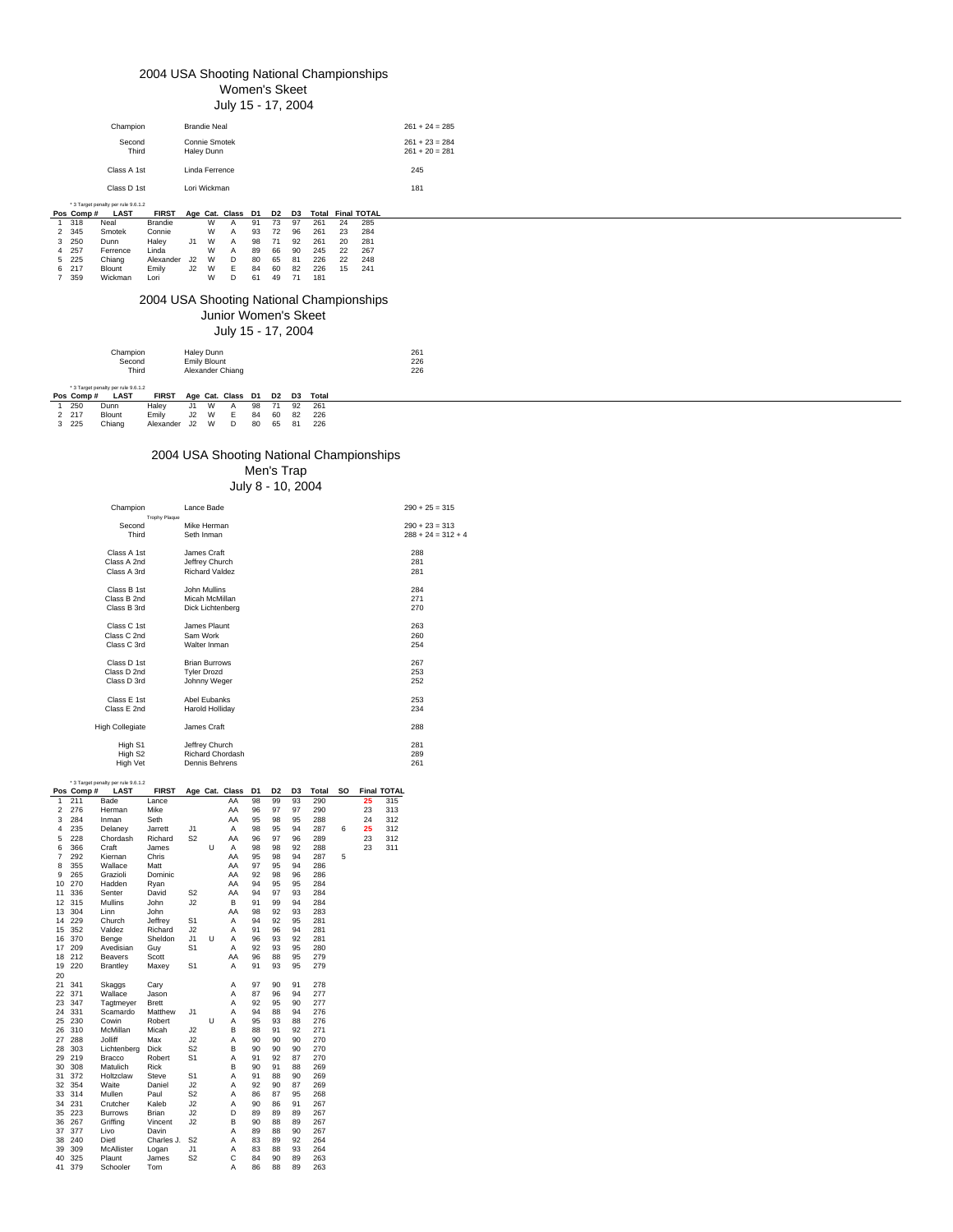| 42 | 247 | Dsuban          | John A.  | S <sub>2</sub> |   | B | 88 | 85 | 90 | 263 |
|----|-----|-----------------|----------|----------------|---|---|----|----|----|-----|
| 43 | 238 | Dennis          | Michael  | J2             |   | A | 88 | 83 | 91 | 262 |
| 44 | 233 | Dauenhauer      | Seth     |                |   | A | 84 | 89 | 89 | 262 |
| 45 | 286 | <b>Jeffries</b> | Jacob    | J <sub>1</sub> |   | B | 84 | 89 | 88 | 261 |
| 46 | 213 | <b>Behrens</b>  | Dennis   | Vet            |   | B | 90 | 87 | 84 | 261 |
| 47 | 363 | Work            | Sam      | S <sub>2</sub> |   | Ċ | 83 | 89 | 88 | 260 |
| 48 | 367 | Weger           | Dwayne   |                |   | A | 88 | 89 | 83 | 260 |
| 49 | 343 | Smilev          | Calvin   | J2             |   | B | 85 | 90 | 83 | 258 |
| 50 | 295 | Kirkpatrick     | Kyle     | J2             |   | A | 84 | 88 | 83 | 255 |
| 51 | 207 | Ames            | Alex     | J3             |   | B | 84 | 86 | 84 | 254 |
| 52 | 283 | Inman           | Walter   | Vet            |   | Ċ | 84 | 89 | 81 | 254 |
| 53 | 311 | Menck           | David    | S <sub>2</sub> | V | B | 84 | 88 | 82 | 254 |
| 54 | 255 | Eubanks         | Abel     | J <sub>1</sub> |   | E | 79 | 86 | 88 | 253 |
| 55 | 246 | Drozd           | Tyler    | J2             |   | D | 85 | 85 | 83 | 253 |
| 56 | 358 | Weger           | Johnny   | S <sub>2</sub> |   | D | 79 | 86 | 87 | 252 |
| 57 | 349 | Tillman         | Jimmy    | J2             |   | D | 81 | 87 | 83 | 251 |
| 58 | 376 | <b>Bustos</b>   | Tony     |                | U | B | 78 | 88 | 84 | 250 |
| 59 | 222 | Burroughs       | Clark    | J2             |   | D | 78 | 85 | 87 | 250 |
| 60 | 313 | Meyer           | Jim      | Vet            |   | D | 82 | 85 | 82 | 249 |
| 61 | 301 | Kulcak          | Logan    | J <sub>1</sub> |   | Ċ | 80 | 82 | 86 | 248 |
| 62 | 275 | Hartzell        | David    | S <sub>2</sub> |   | B | 88 | 75 | 85 | 248 |
| 63 | 298 | Kruger          | David    | S <sub>1</sub> |   | B | 83 | 84 | 81 | 248 |
| 64 | 378 | Price           | Robert   |                | U | B | 84 | 89 | 75 | 248 |
| 65 | 299 | Kruger          | Kraig    |                |   | Ċ | 76 | 88 | 83 | 247 |
| 66 | 256 | Fenton          | Jonathan | Vet            | V | B | 83 | 85 | 79 | 247 |
| 67 | 252 | Ellison         | Nathan   | J1             |   | A | 78 | 84 | 84 | 246 |
| 68 | 293 | Kina            | Charlie  | J2             |   | A | 80 | 86 | 78 | 244 |
| 69 | 294 | Kirkpatrick     | Mark     | S <sub>1</sub> |   | Ċ | 84 | 82 | 77 | 243 |
| 70 | 210 | Baber           | T.M.     | S <sub>2</sub> |   | D | 86 | 84 | 71 | 241 |
| 71 | 285 | Jackson         | Jonathan |                |   | B | 80 | 78 | 80 | 238 |
| 72 | 236 | DeLotell        | John     | S <sub>2</sub> |   | D | 76 | 77 | 84 | 237 |
| 73 | 279 | Holliday        | Harold   | Vet            |   | E | 73 | 84 | 77 | 234 |
| 74 | 218 | Bolch           | Beau     | J2             |   | Ċ | 76 | 77 | 80 | 233 |
| 75 | 361 | Wingate         | Jav      | J2             |   | D | 77 | 79 | 76 | 232 |
| 76 | 368 | Gordon          | Malcolm  | S <sub>2</sub> |   | D | 82 | 77 | 72 | 231 |
| 77 | 241 | Dinnie          | James    | S <sub>2</sub> |   | Ċ | 73 | 83 | 73 | 229 |
| 78 | 365 | Hogan           | Quentin  | S <sub>1</sub> |   | Ċ | 79 | 78 | 72 | 229 |
| 79 | 251 | Dyer            | Rady     | S <sub>1</sub> |   | D | 73 | 73 | 82 | 228 |
| 80 | 261 | Gonzales        | Devin    | J3             |   | B | 75 | 80 | 71 | 226 |
| 81 | 330 | Roux            | Tre      |                |   | D | 77 | 72 | 58 | 207 |
| 82 | 322 | Perry           | Timmy    | S <sub>1</sub> |   | Ċ | 67 | 76 | 63 | 206 |
| 83 | 224 | Cameron         | Willis   | S <sub>1</sub> |   | E | 59 | 69 | 53 | 181 |
| 84 | 375 | Kulcak          | Sid      | S1             |   | E | 56 | 57 | 58 | 171 |
| 85 | 369 | Novinski        | Cletus   | Vet            |   | Ċ | 0  | 87 | 84 | 171 |
| 86 | 289 | Kamikawara      | Motoaki  | S <sub>1</sub> |   | E | 66 | 60 | 43 | 169 |
| 87 | 260 | George          | Greg     | J2             |   | D | 57 | 52 | 58 | 167 |
|    |     |                 |          |                |   |   |    |    |    |     |

### 2004 USA Shooting National Championships Junior Men's Trap

July 8 - 10, 2004

|                |           | Champion<br>Second<br>Third |              | Jarrett Delaney<br>Carson Alacano<br>Sheldon Benge |   |                |                |                |                |       |    |                    | $287 + 24 = 311$<br>$284 + 25 = 309$<br>$281 + 25 = 306$ |  |
|----------------|-----------|-----------------------------|--------------|----------------------------------------------------|---|----------------|----------------|----------------|----------------|-------|----|--------------------|----------------------------------------------------------|--|
|                |           | High Intermediate           |              | John Mullins                                       |   |                |                |                |                |       |    |                    | 284                                                      |  |
|                | Pos Comp# | <b>LAST</b>                 | <b>FIRST</b> |                                                    |   | Age Cat. Class | D <sub>1</sub> | D <sub>2</sub> | D <sub>3</sub> | Total |    | <b>Final TOTAL</b> |                                                          |  |
| 1              | 235       | Delaney                     | Jarrett      | J1                                                 |   | A              | 98             | 95             | 94             | 287   | 24 | 311                |                                                          |  |
| $\overline{c}$ | 204       | Alacano                     | Carson       | J1                                                 |   | AA             | 94             | 96             | 94             | 284   | 25 | 309                |                                                          |  |
| 3              | 370       | Benge                       | Sheldon      | J1                                                 | U | A              | 96             | 93             | 92             | 281   | 25 | 306                |                                                          |  |
| 4              | 315       | Mullins                     | John         | J2                                                 |   | B              | 91             | 99             | 94             | 284   | 21 | 305                |                                                          |  |
| 5              | 331       | Scamardo                    | Matthew      | J1                                                 |   | A              | 94             | 88             | 94             | 276   | 24 | 300                |                                                          |  |
| 6              | 352       | Valdez                      | Richard      | J2                                                 |   | A              | 91             | 96             | 94             | 281   | 19 | 300                |                                                          |  |
| $\overline{7}$ | 310       | McMillan                    | Micah        | J2                                                 |   | B              | 88             | 91             | 92             | 271   |    |                    |                                                          |  |
| 8              | 288       | <b>Jolliff</b>              | Max          | J2                                                 |   | A              | 90             | 90             | 90             | 270   |    |                    |                                                          |  |
| 9              | 354       | Waite                       | Daniel       | J2                                                 |   | A              | 92             | 90             | 87             | 269   |    |                    |                                                          |  |
| 10             | 231       | Crutcher                    | Kaleb        | J2                                                 |   | A              | 90             | 86             | 91             | 267   |    |                    |                                                          |  |
|                | 223       | <b>Burrows</b>              | <b>Brian</b> | J2                                                 |   | D              | 89             | 89             | 89             | 267   |    |                    |                                                          |  |
|                | 267       | Griffing                    | Vincent      | J2                                                 |   | B              | 90             | 88             | 89             | 267   |    |                    |                                                          |  |
| 13             | 309       | McAllister                  | Logan        | J1                                                 |   | A              | 83             | 88             | 93             | 264   |    |                    |                                                          |  |
| 14             | 238       | Dennis                      | Michael      | J2                                                 |   | A              | 88             | 83             | 91             | 262   |    |                    |                                                          |  |
| 15             | 286       | <b>Jeffries</b>             | Jacob        | J1                                                 |   | B              | 84             | 89             | 88             | 261   |    |                    |                                                          |  |
| 16             | 343       | Smiley                      | Calvin       | J2                                                 |   | B              | 85             | 90             | 83             | 258   |    |                    |                                                          |  |
| 17             | 295       | Kirkpatrick                 | Kyle         | J2                                                 |   | A              | 84             | 88             | 83             | 255   |    |                    |                                                          |  |
| 18             | 207       | Ames                        | Alex         | J3                                                 |   | B              | 84             | 86             | 84             | 254   |    |                    |                                                          |  |
|                | 19 255    | Eubanks                     | Abel         | J1                                                 |   | E              | 79             | 86             | 88             | 253   |    |                    |                                                          |  |
|                | 246       | Drozd                       | Tyler        | J2                                                 |   | D              | 85             | 85             | 83             | 253   |    |                    |                                                          |  |
| 21             | 349       | Tillman                     | Jimmy        | J2                                                 |   | D              | 81             | 87             | 83             | 251   |    |                    |                                                          |  |
| 22             | 222       | <b>Burroughs</b>            | Clark        | J2                                                 |   | D              | 78             | 85             | 87             | 250   |    |                    |                                                          |  |
| 23             | 301       | Kulcak                      | Logan        | J1                                                 |   | $\mathsf{C}$   | 80             | 82             | 86             | 248   |    |                    |                                                          |  |
| 24             | 252       | Ellison                     | Nathan       | J1                                                 |   | A              | 78             | 84             | 84             | 246   |    |                    |                                                          |  |
| 25             | 293       | King                        | Charlie      | J2                                                 |   | A              | 80             | 86             | 78             | 244   |    |                    |                                                          |  |
| 26             | 218       | Bolch                       | Beau         | J2                                                 |   | C              | 76             | 77             | 80             | 233   |    |                    |                                                          |  |
| 27             | 361       | Wingate                     | Jay          | J2                                                 |   | D              | 77             | 79             | 76             | 232   |    |                    |                                                          |  |
| 28             | 261       | Gonzales                    | Devin        | J3                                                 |   | B              | 75             | 80             | 71             | 226   |    |                    |                                                          |  |
| 29             | 260       | George                      | Greg         | J2                                                 |   | D              | 57             | 52             | 58             | 167   |    |                    |                                                          |  |
|                |           |                             |              |                                                    |   |                |                |                |                |       |    |                    |                                                          |  |

#### 2004 USA Shooting National Championships Women's Trap

July 8 - 10, 2004

|   |           | Champion               |                              |                | Collyn Loper   |                |    |                |                |       |    |                    | $283 + 24 = 307$ |  |
|---|-----------|------------------------|------------------------------|----------------|----------------|----------------|----|----------------|----------------|-------|----|--------------------|------------------|--|
|   |           |                        | Barbara Thomas Trophy Plague |                |                |                |    |                |                |       |    |                    |                  |  |
|   |           | Second                 |                              |                |                | Amanda Dorman  |    |                |                |       |    |                    | $279 + 23 = 302$ |  |
|   |           | Third                  |                              |                | Joetta Dement  |                |    |                |                |       |    |                    | $280 + 21 = 301$ |  |
|   |           |                        |                              |                |                |                |    |                |                |       |    |                    |                  |  |
|   |           | Class A 1st            |                              |                | Mimi Wilfong   |                |    |                |                |       |    |                    | 259              |  |
|   |           | Class B 1st            |                              |                | Emma Simpson   |                |    |                |                |       |    |                    | 264              |  |
|   |           | Class B 2nd            |                              |                | Kyndra Hogan   |                |    |                |                |       |    |                    | 258              |  |
|   |           |                        |                              |                |                |                |    |                |                |       |    |                    |                  |  |
|   |           | Class C 1st            |                              | Kelly Doll     |                |                |    |                |                |       |    |                    | 276              |  |
|   |           | Class E 1st            |                              |                |                |                |    |                |                |       |    |                    | 258              |  |
|   |           |                        |                              |                | Molly Bender   |                |    |                |                |       |    |                    |                  |  |
|   |           | Class E 2nd            |                              |                | Lindsey Hollin |                |    |                |                |       |    |                    | 233              |  |
|   |           | <b>High Collegiate</b> |                              |                | Jennifer Smith |                |    |                |                |       |    |                    | 246              |  |
|   |           |                        |                              |                |                |                |    |                |                |       |    |                    |                  |  |
|   | Pos Comp# | <b>LAST</b>            | <b>FIRST</b>                 |                |                | Age Cat. Class | D1 | D <sub>2</sub> | D <sub>3</sub> | Total |    | <b>Final TOTAL</b> |                  |  |
| 1 | 305       | Loper                  | Collyn                       | J1             | W              | AA             | 93 | 99             | 91             | 283   | 24 | 307                |                  |  |
| 2 | 244       | Dorman                 | Amanda                       | J <sub>1</sub> | W              | в              | 94 | 91             | 94             | 279   | 23 | 302                |                  |  |
| 3 | 237       | Dement                 | Joetta                       |                | W              | AA             | 94 | 93             | 93             | 280   | 21 | 301                |                  |  |
| 4 | 243       | Doll                   | Kelly                        |                | W              | C              | 92 | 90             | 94             | 276   | 24 | 300                |                  |  |
| 5 | 339       | Simpson                | Emma                         | J <sub>1</sub> | W              | в              | 86 | 90             | 88             | 264   | 21 | 285                |                  |  |
| 6 | 342       | Sledge                 | Susan                        | J <sub>1</sub> | W              | B              | 91 | 89             | 85             | 265   | 19 | 284                |                  |  |
|   |           |                        |                              |                |                |                |    |                |                |       |    |                    |                  |  |